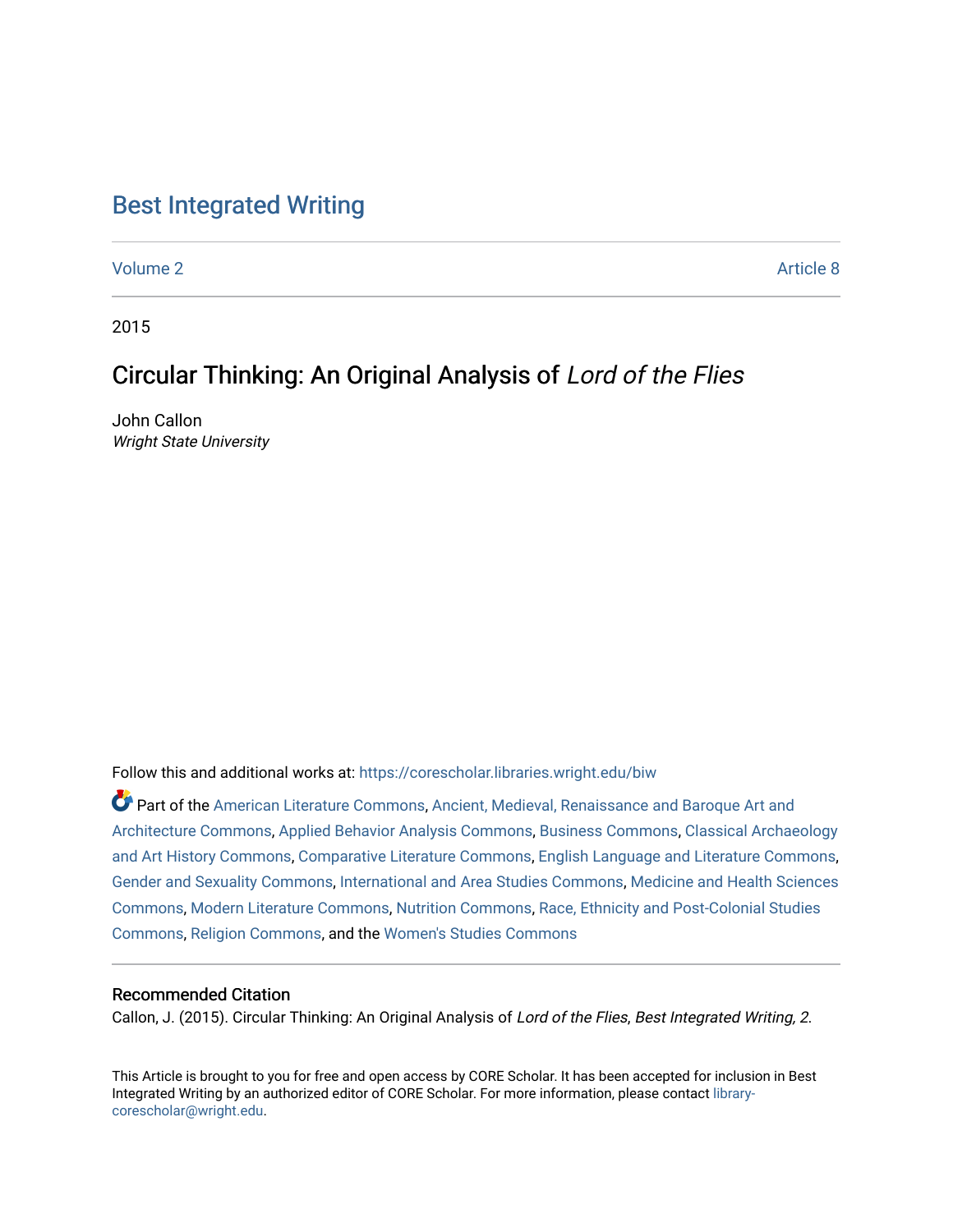**Best Integrated Writing: Journal of Excellence in Integrated Writing Courses at Wright State**

Fall 2015 (Volume 2) Article #7

# Circular Thinking: An Original Analysis of *Lord of the Flies* **JOHN CALLON**

ENG 4560-01: Capstone in Integrated Language Arts Curriculum Spring 2014 Dr. Nancy Mack

Dr. Mack notes that students were challenged to do a close reading of a classic novel to look for patterns in the text that would lead to an original literary analysis. As future teachers, they also learned strategies for teaching discovery methods to inductively scaffold student learning. John's essay explores the symbol of circles in the text rather than the more obvious symbols of the shell or the glasses.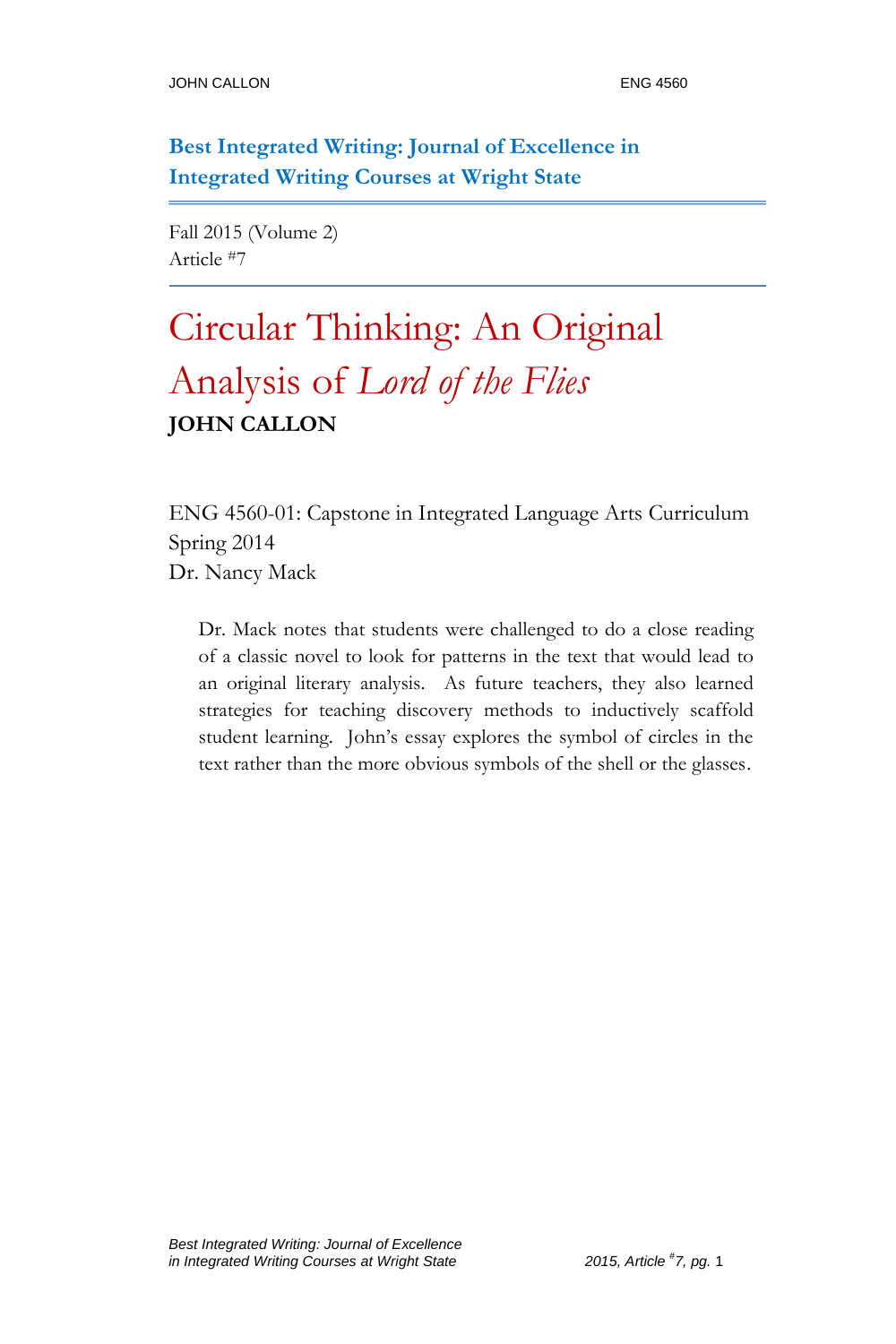After reading William Golding's *Lord of the Flies* for the first time in the 11th grade, I have considered it to be one of my favorite novels. This distinction, in the past, has been based solely on the storyline and setting of the book. Not until rereading in college have I realize how much of a genius Golding is and how eloquent his writing is. Everything from his language and characterization to his use of imagery and symbols help to create this subtle-yet-poignant masterpiece. The text is so rich that, even on my third reading of it, I am still discovering new gems, as I'm sure I will with future readings.

One aspect of the book that really stood out to me most during my recent reading is how symbols in the book change in meaning as the story progresses. There are several instances of this, but I want to focus specifically on the use of the circle and how its purpose shifts within the text. In many parts throughout the book, the boys are arranged together in a circle, for meetings, for hunting, for play, etc. I will explain how Golding repeatedly uses the boys gathered in a circle to illustrate that the very nature of the collective changes from security and stability to exclusion and violence. I will start by looking at the good uses for the circle and end with the bad.

At the beginning of the novel, the boys gather in a circle for their meetings. Though far from flawless, even from the beginning, this circle serves a mostly good purpose. The circle gives them a forum to express their ideas and share their deepest fears. It gives them an illusion of civilization and order, as well as a sense that they are not alone. Ralph is in charge of these meetings and even he takes comfort in the circle, as he "looked for confirmation round the ring of faces" (32). At its best, the circle represents safety and security. It gives the boys an opportunity to be together for reassurance and community. Golding uses these brief instances of harmony and fellowship to contrast harshly with how relationships on the island change by the end of the novel.

Other than their meetings, the boys also find a feeling of safety and security by gathering together around their signal fire at the top of the mountain. In the company of each other and in the warmth of the fire, "unkindness melted away. They became a circle of boys around a camp fire" (67). Regardless of the fears of beasts or the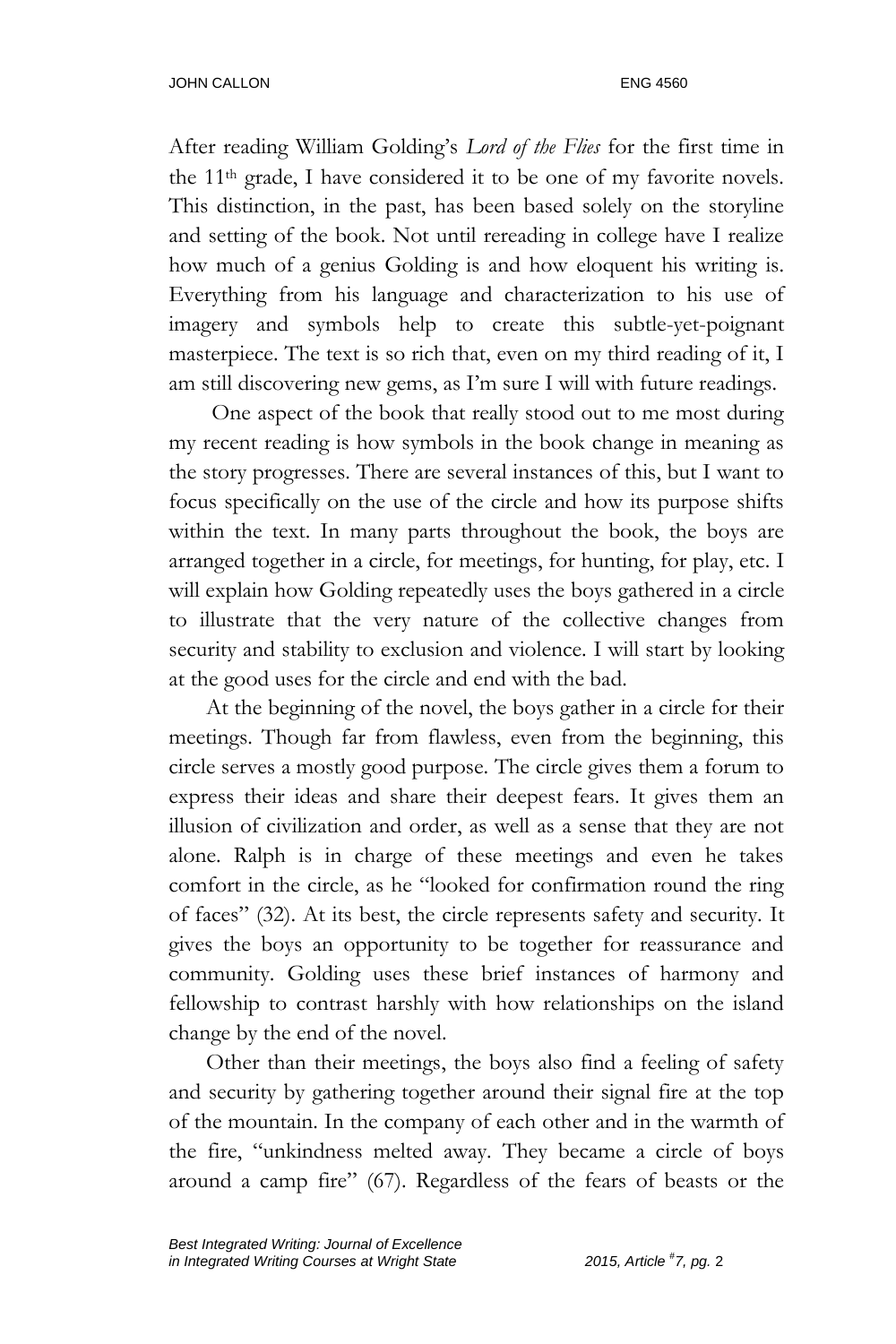ever-increasing tensions between the boys, the harmony of the circle combined with the comfort of the fire provides the boys with a momentary feeling of well-being. The reader gets a sense that, despite the ongoing power struggle and hurt feelings between Ralph and Jack, everything is fine for the boys in this exact moment. Life is fine while they eat together and bask in the warmth of the fire. Golding uses this moment to show the reader that the circle allows the boys to forget their troubles and differences briefly because of the solace that their community offers.

By the end of the novel, however, the circle serves a much different purpose. Rather than providing the boys with belonging, it helps to exclude. After the death of Piggy and the capture of the twins, Ralph goes alone to Castle Rock where Jack and his hunters dwell. He hears dancing and knows that "Somewhere on the other side of this rocky wall there would be a dark circle, a glowing fire, and meat. They would be savoring food and the comfort of safety" (172). It is a scene very similar to the one previously mentioned, except that this time someone is on the outside of the circle looking in rather than a part of it. Ralph is not just alone, but alone and excluded from the comfort of the circle, which makes his isolation that much more profound. With Ralph on the outside of the circle looking in, Golding shows the reader how the collective can quickly shift its purpose from accepting and supporting individuals to marginalizing and ostracizing them.

The boys also utilize the circle for the purpose of hunting pigs. Though by no means a necessity, hunting does provide them with some extra nourishment. Hunting is only possible if the boys work together, and so Golding mentions the circle and the collective again. The circle is the key weapon in their first successful hunt, as "[the pig] turned back and ran into the circle bleeding […] the first blow had paralyzed its hind quarters, so then the circle could close in and beat and beat" (68). The circle is used in this instance as a means of killing - for nourishment, yes - but also partly for recreational purposes. The boys clearly find great pleasure in hunting the pig. As their time on the island passes, the hunting becomes more savage, brutal, and gruesome, especially for this vegetarian reader. Through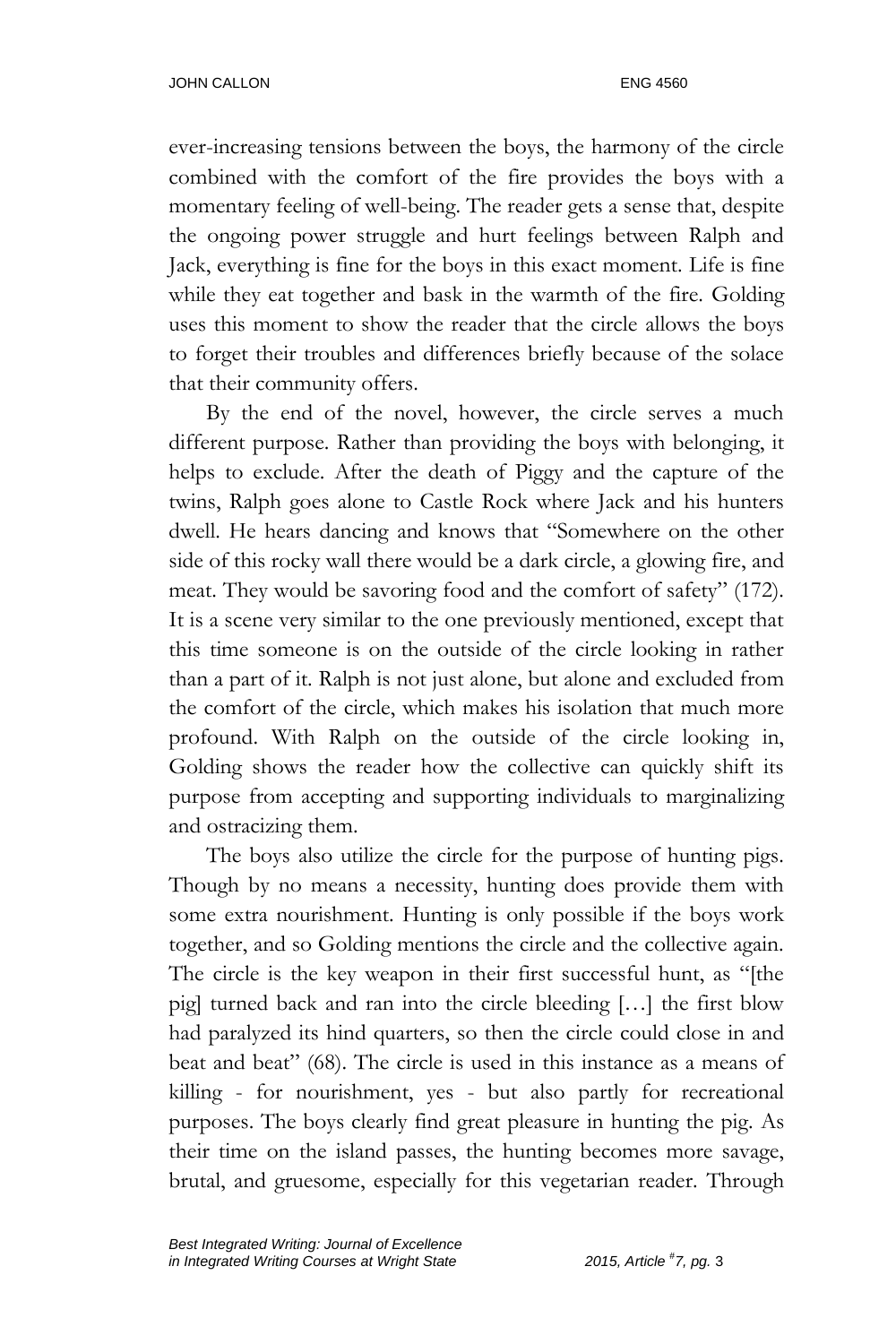hunting by way of a circle, Golding shows that strength can be found in the collective. Though not always good, great things can be accomplished using this collective strength.

It is clear that the boys are hunting for more reasons than just sustenance, especially when they start mock hunting each other for fun. As with real hunting, their mock hunting employs a circle and allows them to do everything but kill their fake pig. In one of many instances of mock hunting in the novel, the boys walk a fine line between fun and malice. In one example of mock hunting, "Jack shouted. 'Make a ring!' The circle moved in and round. Robert squealed in mock terror, then in real pain" (106). What starts out as fun goes much too far and easily gets out of control. The killing of the pig is reenacted and reveled in over and over by the boys. Even Ralph, who is supposed to be the responsible one among the group, is drawn to the mock hunting. At one point, Ralph is "fighting to get near, to get a handful of that brown, vulnerable flesh. The desire to squeeze and hurt was over-mastering" (106). The mock hunting is compelling evidence of how something like hunting, though not entirely necessary or good in itself, can be perverted and used to derive a very dark, primal pleasure.

Eventually, it is the circle that allows for the boys to murder Simon. Up until this point, none of the boys would ever dare to murder another human, but the anonymity that the circle offers suddenly makes it very easy to do. Gathered in the circle, they lose their individuality and "throb and stamp [like] a single organism" (140). This lack of individuality and conscience allows them to commit violent acts that normally they would not do. The circle of boys becomes a unique creature, a creature hungry to inflict pain. It gives them an opportunity to escape their own humanity. When Simon wanders out of the forest to where this creature comprised of boys is located, he is swallowed up by it. Golding describes how "the mouth of the new circle crunched and screamed" and "the beast [Simon] was on its knees in the center, its arms folded over his face" (141). He doesn't describe it as the boys killing Simon, but as the circle killing Simon. The circle becomes a fierce creature of its own that can commit violence as it wishes. This vision of the pain